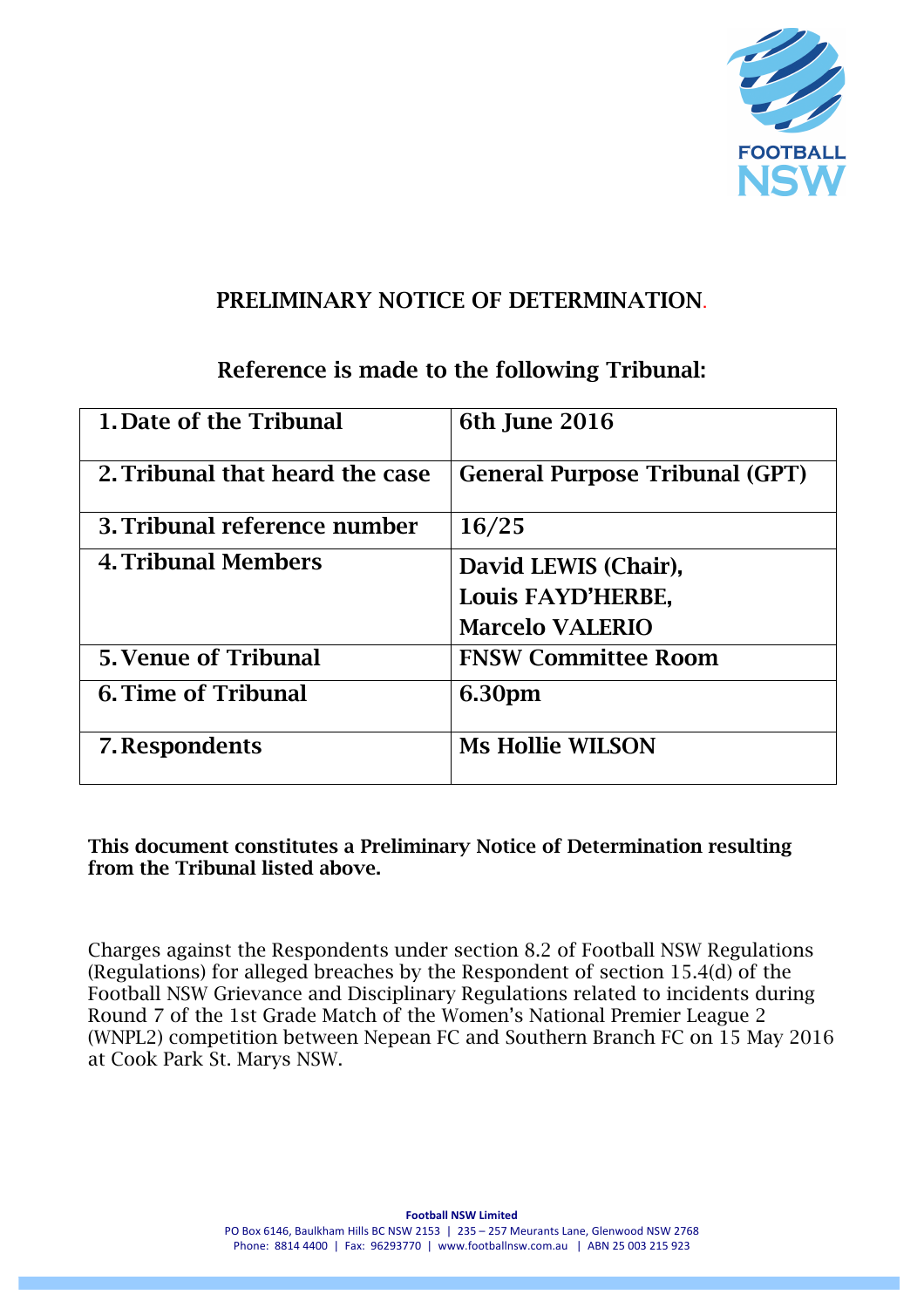# Summation of the Tribunal:

The Tribunal found that the evidence and admissions:

Supported the Charge brought against the Respondent.

## Determination of the Tribunal:

The Respondent initially pleaded NOT GUILTY to the Charge as she said that she did not intend to strike the opposition player. However, under questioning from the Tribunal members, the Respondent quickly revised her plea and admitted that she did kick the Southern Branch player and therefore admitted to liability under the Charge related to the relevant incident.

#### Sanctions Imposed

The Tribunal imposed the following sanction on the Respondent under Table A, R2 – Offences by Players: *"Violent Conduct".*

The Respondent is suspended for nine (9) Fixtures for the offence under the Charge from all Football related activities, including spectating. This reduced suspension has been imposed based on the age of the Respondent and her changed plea.

As the Respondent has already served a two (2) Fixture suspension she is suspended for a further seven (7) Fixtures.

For the purposes of clarification, in accordance with section 14.6(e) of the Regulations: "A Participant must serve a Fixture Suspension in the same agegrade and Competition for which he or she received that Suspension and will not be eligible to participate in any Match/Fixture of any Competition until that Suspension is served in full."

| <b>Fines Imposed</b> |
|----------------------|
|----------------------|

NIL

**Football NSW Limited** 

PO Box 6146, Baulkham Hills BC NSW 2153 | 235 - 257 Meurants Lane, Glenwood NSW 2768 Phone: 8814 4400 | Fax: 96293770 | www.footballnsw.com.au | ABN 25 003 215 923